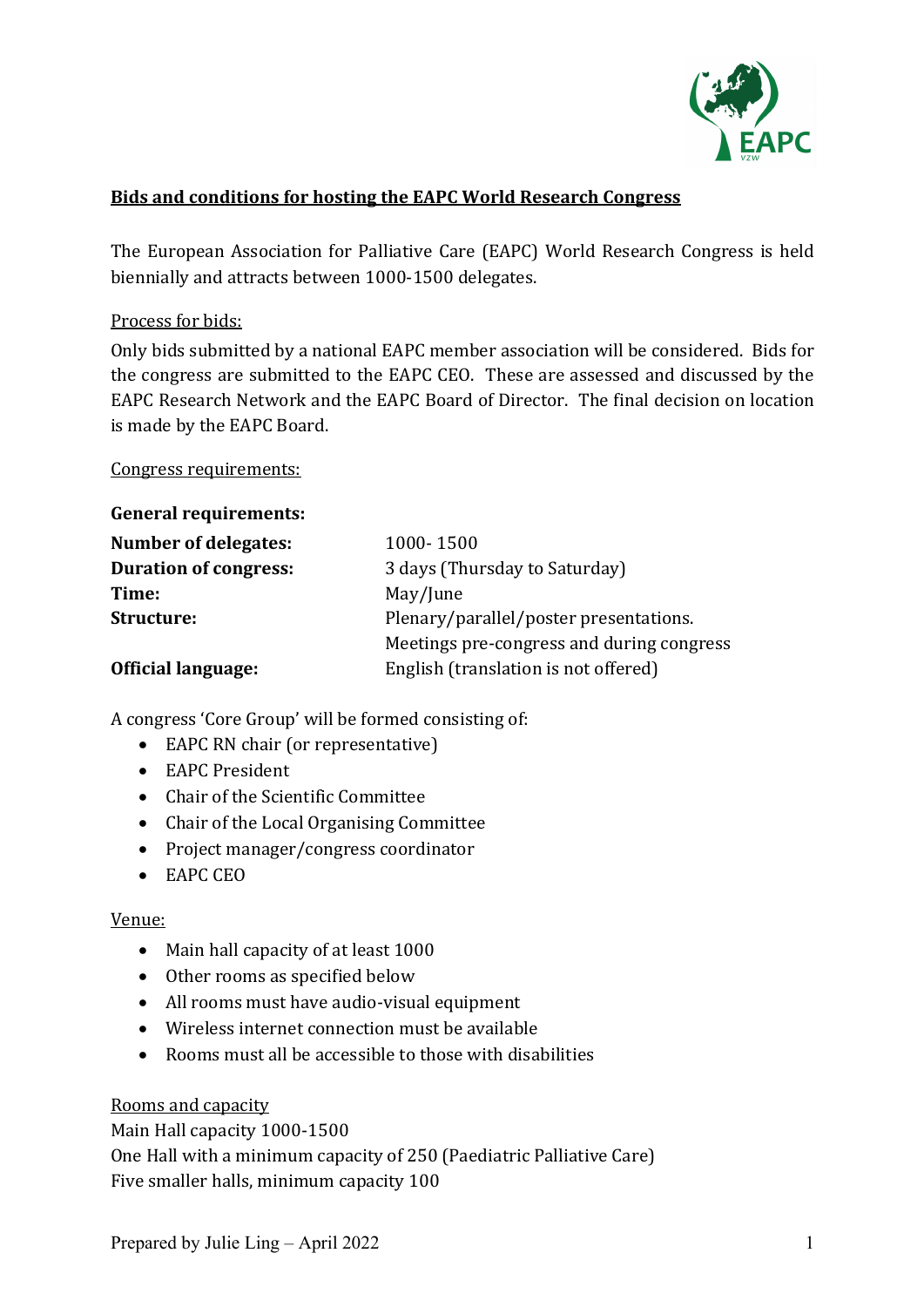

Five meeting rooms (capacity  $10-50$ ) Space for display of 300-600 posters or for terminals to display e-posters One media check room/space All halls and preferably the meeting rooms must have audio-visual equipment Wireless Internet must be available throughout the venue

# Hotel accommodation:

The host city needs to have sufficient hotel rooms at reasonable distance from the congress centre for the participants, including options for some low-cost hotel accommodation.

# Travel accessibility:

The congress city should be served by an international airport with good connections to other major European cities and must have good, reasonably priced public transport.

# Budget

The congress budget must be approved in advance by the EAPC & the LOC. The congress must be self-financing and must not result in any loss to the EAPC.

# Exhibition:

The congress exhibition consists of both industry stands; not-for-profit stands and partner organisation stands (journals and member associations). Charges for exhibition space differ according to the type of organisation and are agreed in advance by the PCO and the EAPC. The LOC are expected to liaise with Industry sponsors and help to secure sponsors. 

### Organisation:

The organisation of the congress is responsibility of:

- 1. European Association for Palliative Care (EAPC)
- 2. European Association for Palliative Care Research Network (EAPCRN)
- 3. Local Organising Committee (LOC)
- 4. Professional Congress Organiser (PCO)
- 5. Scientific Committee (SciCom)

### Scientific Committee:

The EAPCRN and the EAPC Board of Directors agrees and appoints the Chair of the Scientific Committee (SciCom). The Chair of the Scientific Committee is asked for recommendations for the committee and the EAPC Board appoints the remaining SciCom. The SciCom prepares all aspects of the scientific programme and selects and invites speakers and session chairs.